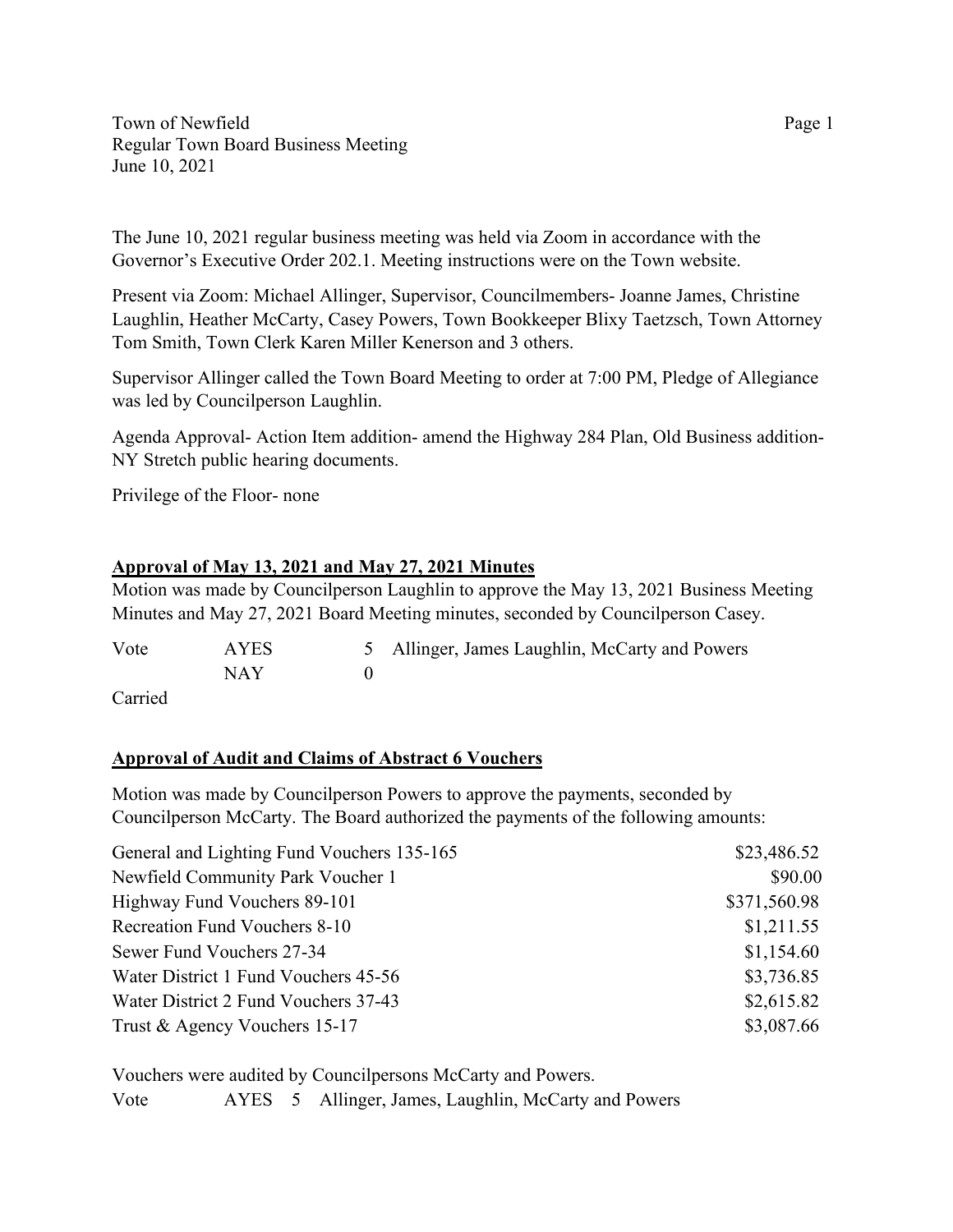Town of Newfield Page 2 Regular Town Board Business Meeting June 10, 2021

NAY 0 Carried

## **Reports**

*Highway Department-* Highway Superintendent Kevin Berggren was absent. Supervisor Allinger reported the Bridge New York application for the Shelter Valley bridge has been submitted. *Water/Sewer Department*- Water Supervisor Berggren was absent. Supervisor Allinger reported the corrections had been received by the DEC regarding the discharge permit application. Supervisor Allinger also commented there has been comment from DEC regarding the infiltration report asking for concerns to be addressed, i.e., grease traps, storm water runoff, broken septic covers. These items will need to be addressed.

*Recreation-* Recreation Supervisor Austin was absent, a report was provided reporting on the spring sport update, Summer Camp update, Town Park and Recreation plans.

*Code Enforcement*- Code Enforcement Officer Alan Teeter was absent. Building Permits issued in May included- 2 deck permits, 2 mobile home permits, 1 wood stove permit, 1 reroof, 1 home solar, and 1 metal prefab building.

*Planning Board*- Jim Haustein reported Justin Chandler has joined to the Planning Board and the Cornell Design Connect presentation was attended via Zoom by 25 people. The Planning Board will be contacting the Cornell Design Connect team to discuss an internship and possibly a grant writer. The Design Connect presentation has been uploaded to the Planning Board tab on the Town Webpage. Mr. Haustein commented after the draft solar law has been totally reviewed by the Town Board and Planning Board it will be submitted to the Town Board for local law adoption.

*Tompkins County Legislature*- Representative McKenna was absent. Supervisor Allinger reported on communication from Danby Representative Dan Klien regarding the old growth forest vote.

*Finance and Personnel*- Bookkeeper Blixy Taetzsch reported the Workers Compensation Insurance billing was less than budgeted and that the Town received additional State aid allocations for the Highway Department. Resulting with a budget modification to increase the budgeted revenue and expenses for highway improvements. The Recreation and Camp Directors have completed interviews. Group sessions will take place next week to complete paperwork and brief employment orientation. Ms. Taetzsch will forward information about the opportunity to work in the summer beautification program to the students who were not hired at summer camp. The Town also hired a new MEO in the Highway Department beginning June 1, 2021 and Matt Watros officially retired May 28, 2021.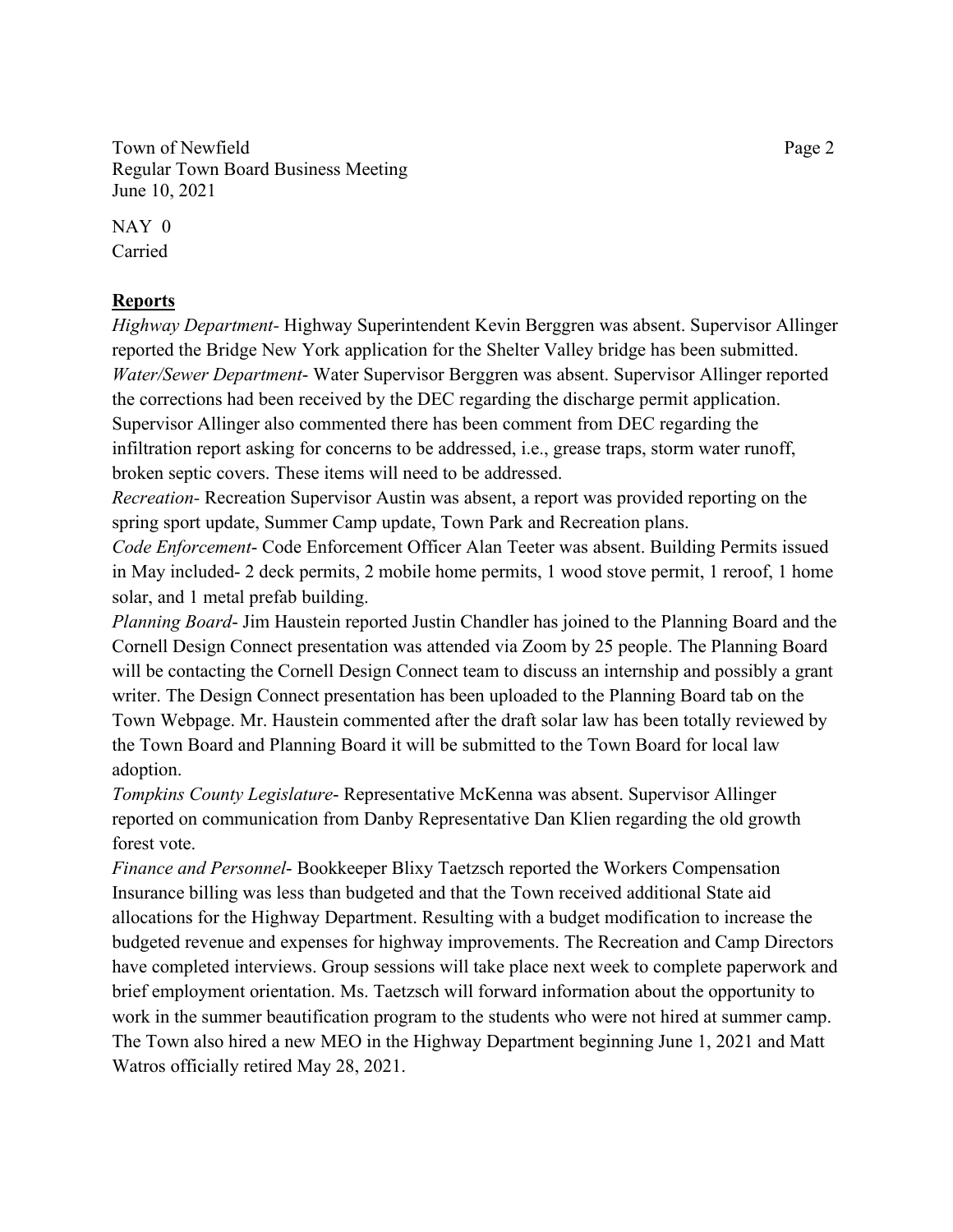Town of Newfield Page 3 Regular Town Board Business Meeting June 10, 2021

*Hamlet Beautification Committee*- Randy Brown reported the at this point there are no student applications. Summer projects include caring for the gardens at the Town Hall, Covered Bridge Overlook area, Fire Hall and the Welcome sign. Mr. Brown stated the sign near the Covered Bridge is in need of repair as it is unstable. Mr. Brown commented he had attempted a quick repair for the Covered Bridge Overlook stairs, and that the Highway Department should be looking into it. Supervisor Allinger, Highway Superintendent Berggren and Mr. Brown will meet to look at the situation. Mr. Brown also stated the Beautification Committee would like to install a visitor box at the Covered Bridge, it would include a laminated sheet that could be scanned for information about the Covered Bridge. Mr. Brown also noted concerns about invasive plants and how to properly dispose of the materials. Mr. Brown also brought to the attention of the Board, the Mill Park Pavilion needing attending to before the music series begins.

*Climate Smart Communities –* Councilperson McCarty reported the Climate Smart Communities has 8 actions with 71 points, a total of 120 points are needed for bronze level certification. EV chargers are being explored for the future.

*Tompkins County Broadband-* Supervisor Allinger reported due to confidentiality the committee working on the broadband study cannot talk about the project outside of the group meetings.

*Supervisor's Report*- Supervisor Allinger reported of the water study ARC funding has been received by the Town. And that DEC has accepted the EPG program- Infiltration and Inflow study with rehabilitation suggestions.

#### **ACTION ITEMS**

#### *2022 Tax Cap Public Hearing*

Motion was made by Councilperson Laughlin approving to convene a Public Hearing to hear public comment regarding Local Law -2021: A Local Law to Override the Tax Levy Limit Established in General Municipal Law section 3-c, August 12, 2021 at 7:00. Motion seconded by Councilperson McCarty.

| Vote | AYES | 5 Allinger, James, Laughlin, McCarty and Powers |
|------|------|-------------------------------------------------|
|      | NAY  |                                                 |

#### Carried

*Resolution Number 33-2021- Discontinuance of Summerton Hill Road* Motion was made by Councilperson Powers to approve the discontinuance of Summerton Hill Road, motion seconded by Councilperson Laughlin.

## RESOLUTION 33-2021 RESOLUTION OF THE TOWN BOARD OF THE TOWN OF NEWFIELD DISCONTINUANCE OF SUMMERTON HILL ROAD AS A PUBLIC HIGHWAY

WHEREAS, Summerton Hill Road is situated within Connecticut Hill Wildlife Management Area, and located totally on land owned in fee by the People of the State of New York and being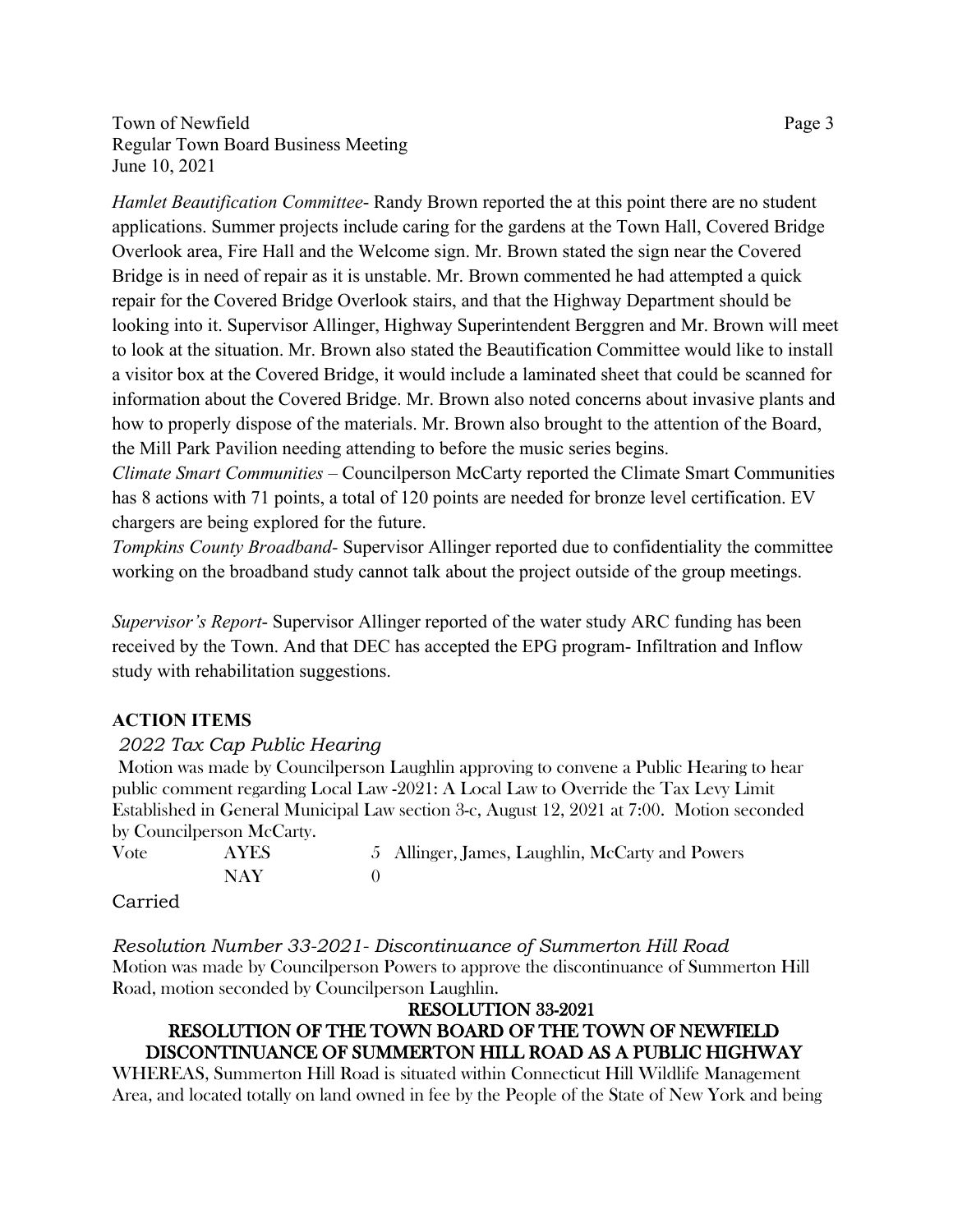Town of Newfield Page 4 Regular Town Board Business Meeting June 10, 2021

under the care, custody, and control of the Department of Environmental Conservation (DEC) Bureau of Wildlife; and

WHEREAS, that portion of Summerton Hill Road situated between the Catherine town line and the Cayuta town line was reputedly discontinued by the Town of Catherine on March 11, 1947; and

WHEREAS, the remaining portion of Summerton Hill Road being about 0.7 miles in length may be all or in part situated in the Town of Newfield; and

WHEREAS, the DEC has notified the Supervisor of the Town of Newfield that DEC intends to issue an order for the Discontinuance of public use of Summerton Hill Road as a

highway pursuant to Highway Law section 212, as amended by Chapter 161 of the Laws of 1988; and

WHEREAS, the Town of Newfield Highway Superintendent determined that the town

Highway Department is not currently performing maintenance work on Summerton Hill Road; and

WHEREAS, the Town of Newfield Highway Superintendent further determined it is appropriate for the NYSDEC to seek a Discontinuance of all that portion of Summerton Hill Road located in the Town of Newfield as depicted on the attached map annexed hereto as Exhibit "A" and being more particularly described as follows:

Beginning at the junction of the centerline of Alpine Road and the centerline of Summerton Hill Road, thence along said centerline of Summerton Hill Road the following fourteen (14) courses and distances:

| 1.  | S 13° 09' 21" W 394.76 feet;  |
|-----|-------------------------------|
| 2.  | S 08° 24' 29" W 132.26 feet;  |
| 3.  | S 13° 23' 44" W 191.26 feet;  |
| 4.  | S 11° 30' 58" W 643.31 feet;  |
| 5.  | S 14° 09' 25" W 142.40 feet;  |
| 6.  | S 16° 32' 45" W 187.07 feet;  |
| 7.  | S 13° 17' 07" W 681.48' feet; |
| 8.  | S 09° 56' 19" W 175.07 feet;  |
| 9.  | S 14° 20' 29" W 212.61' feet; |
| 10. | S 09° 04' 06" W 158.77 feet;  |
| 11. | S 11° 51' 52" W 153.00 feet;  |
| 12. | S 17° 13' 26" W 59.58 feet;   |
| 13. | S 08° 51' 25" W 118.21 feet;  |
| 14. | S 11° 23' 34" W 199.46 feet;  |

Thence Southerly to the northern terminus of 1947 discontinuance; and

WHEREAS, the Town Board of the Town of Newfield is in support of the determination of the Town of Newfield Highway Superintendent;

RESOLVED, that the Town Board of the Town of Newfield does not express or offer any objections regarding the Discontinuance of Summerton Hill Road by DEC; and be it further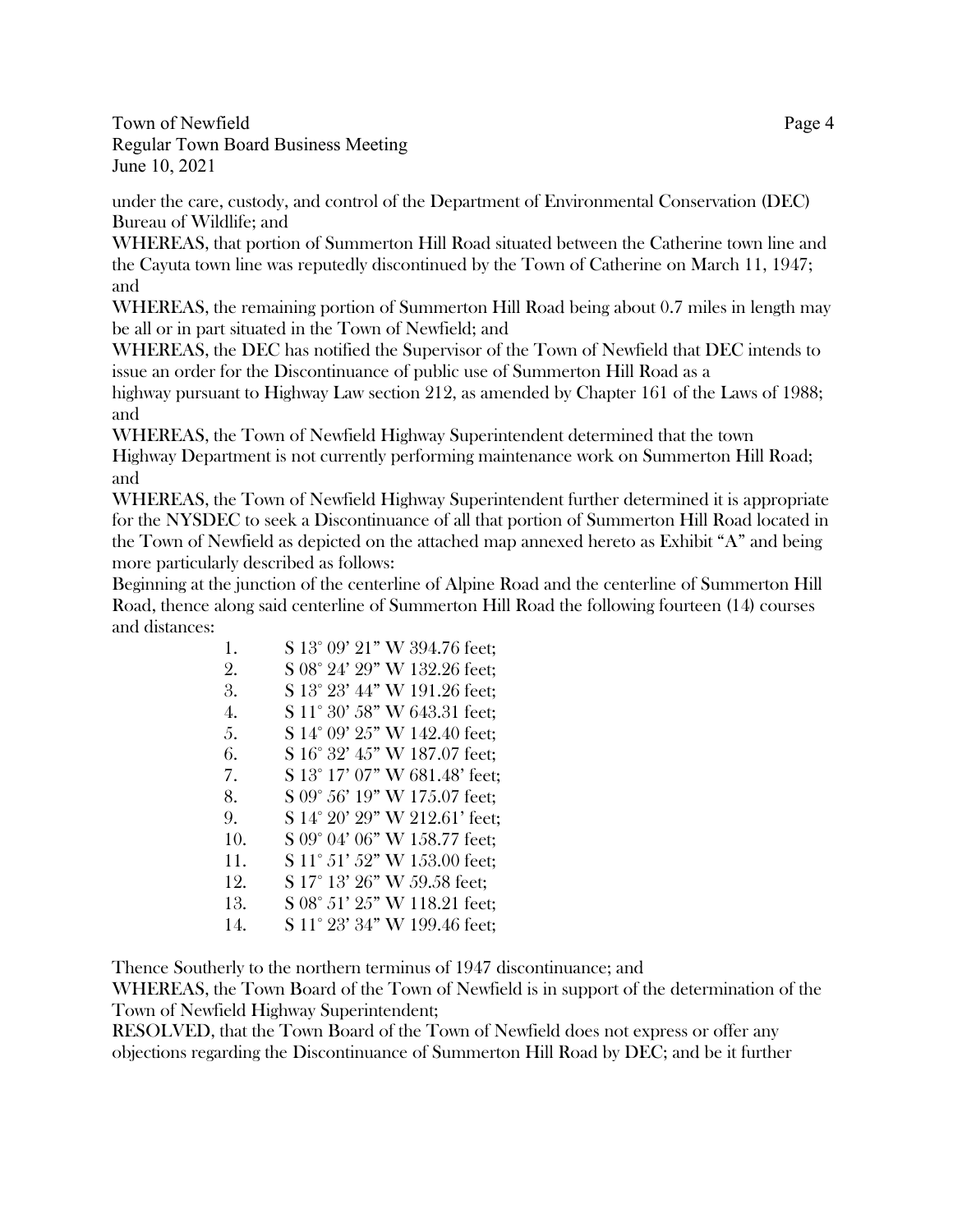Town of Newfield Page 5 Regular Town Board Business Meeting June 10, 2021

RESOLVED, the Town Board of the Town of Newfield does not now nor will it in the future seek to obtain any monetary or other such damages resulting from the Discontinuance of Summerton Hill Road by DEC.

| Vote   | AYES | 5 Allinger, James, Laughlin, McCarty and Powers |
|--------|------|-------------------------------------------------|
|        | NAY  |                                                 |
| $\sim$ |      |                                                 |

Carried

*RESOLUTION NO. 33-2021 – Approval of June 2021 Budget Modifications* 

WHEREAS, it is necessary to modify the 2021 budget based on updated estimates of revenues and expenses in 2021, and

WHEREAS, a detailed listing of each budget adjustment by Fund has been provided below, be it therefore

RESOLVED, that the Newfield Town Board approves the budget modifications as outlined below.

|                               |  |                                      |                 | Increase/    |                 |            |  |
|-------------------------------|--|--------------------------------------|-----------------|--------------|-----------------|------------|--|
| Account#                      |  | Account Name                         | Original Budget | (Decrease)   | Modified Budget |            |  |
|                               |  |                                      |                 |              |                 |            |  |
| HIGHWAY FUND REVENUE          |  |                                      |                 |              |                 |            |  |
| DA3501                        |  | <b>CHIPS</b>                         | Ś<br>240,000.00 | \$233,000.00 | Ś.              | 473,000.00 |  |
| Total Revenue Adjustments     |  |                                      | \$233,000.00    |              |                 |            |  |
| HIGHWAY FUND EXPENSES         |  |                                      |                 |              |                 |            |  |
| DA5112.4                      |  | Permanent Improvements - Contractual | Ś<br>380,000.00 | \$233,000.00 | Ś.              | 613,000.00 |  |
| Total Expenditure Adjustments |  |                                      | \$233,000.00    |              |                 |            |  |

Motion was made by Councilperson Powers approving the June 2021 budget modifications as presented. Motion seconded by Councilperson James. Vote AYES 5 Allinger, James, Laughlin, McCarty and Powers NAY 0 Carried